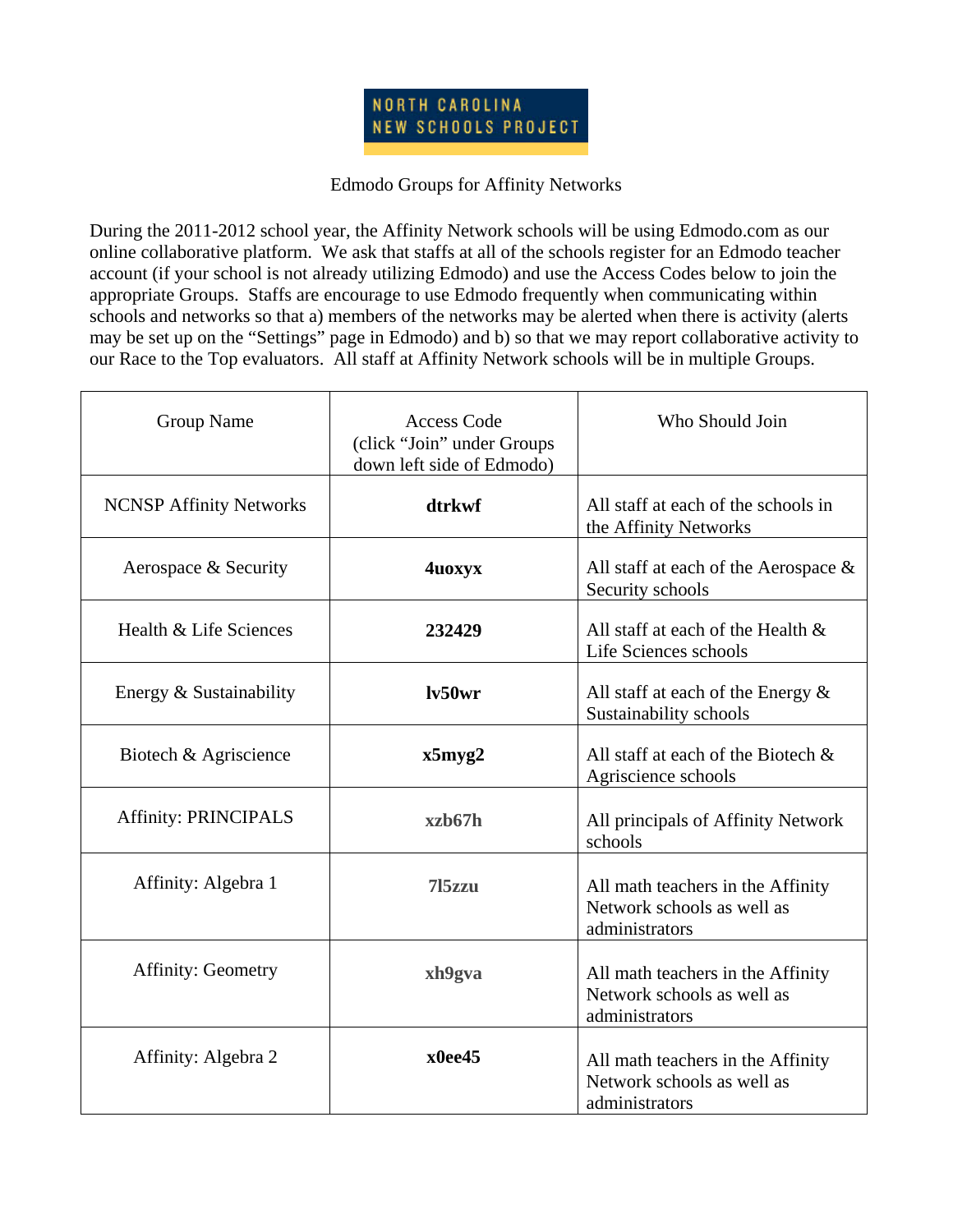| Affinity: Integrated Math I           | r5ym3c        | All math teachers in the Affinity<br>Network schools as well as<br>administrators               |
|---------------------------------------|---------------|-------------------------------------------------------------------------------------------------|
| Affinity: Integrated Math II          | 6rm15a        | All math teachers in the Affinity<br>Network schools as well as<br>administrators               |
| Affinity: English 1                   | uozsng        | All English teachers in the Affinity<br>Network schools as well as<br>administrators            |
| Affinity: World History               | 0hx85e        | All Social Studies teachers in the<br>Affinity Network schools as well as<br>administrators     |
| <b>Affinity: Geography</b>            | oylad2        | All Social Studies teachers in the<br>Affinity Network schools as well as<br>administrators     |
| Affinity: Earth / Env. Science        | 9bypzk        | All Science teachers in the Affinity<br>Network schools as well as<br>administrators            |
| <b>Affinity: Biology</b>              | xrylgs        | All Science teachers in the Affinity<br>Network schools as well as<br>administrators            |
| <b>Affinity: Chemistry</b>            | im0i2u        | All Science teachers in the Affinity<br>Network schools as well as<br>administrators            |
| Affinity: Health Oc. Elective         | s8hpqy        | All Health Occupations teachers in<br>the Affinity Network schools as<br>well as administrators |
| <b>Affinity: Engineering Elective</b> | <b>rs6dbr</b> | All Engineering teachers in the<br>Affinity Network schools as well as<br>administrators        |
| <b>Affinity: Arts Electives</b>       | tjzp5k        | All Arts Elective teachers in the<br>Affinity Network schools as well as<br>administrators      |
| Affinity: Health & Phys. Ed.          | 5bcraq        | All Health $&$ PE teachers in the<br>Affinity Network schools as well as<br>administrators      |